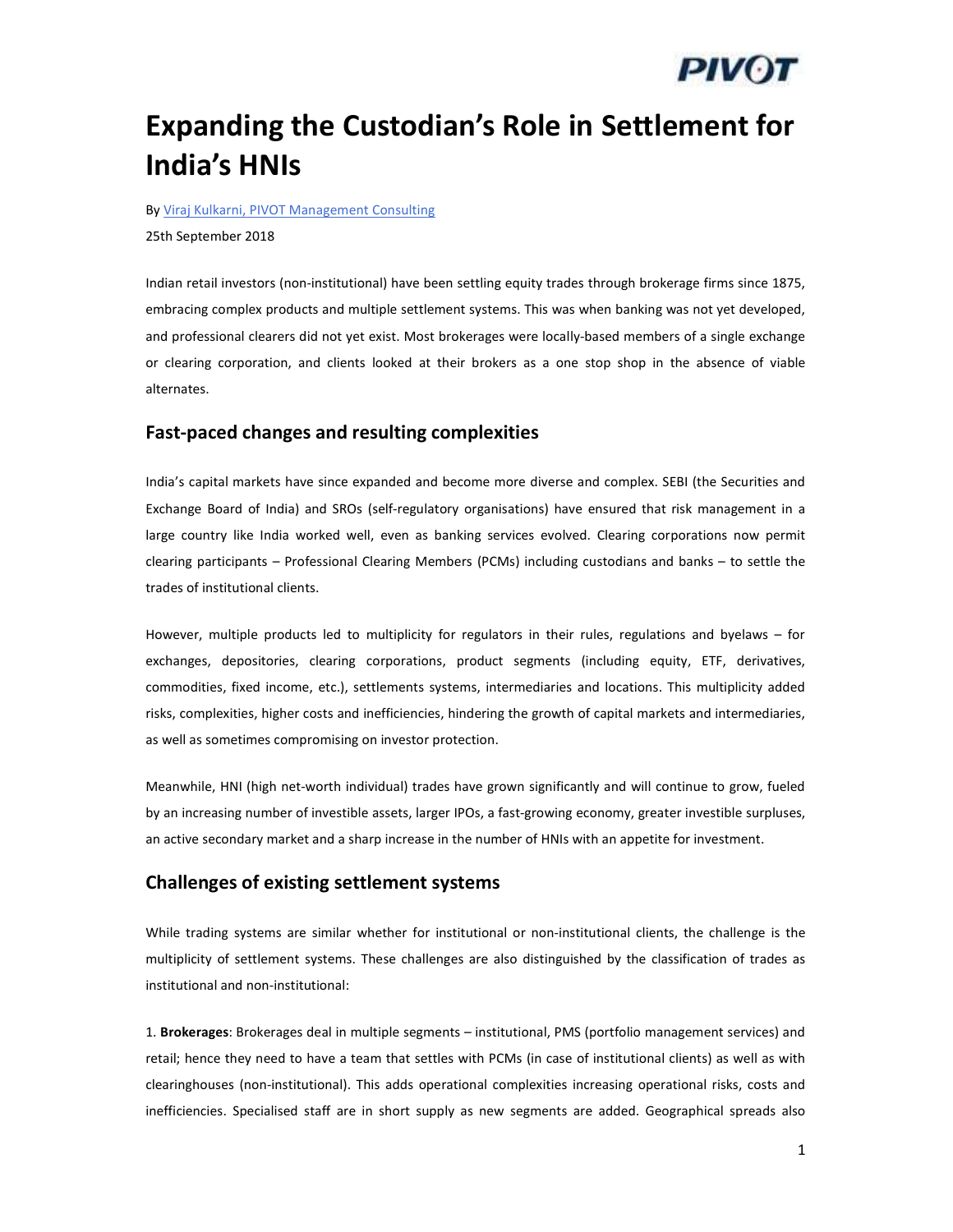

contribute to the complexity, together with ever-changing operational and technological requirements. Other challenges adding costs include evolving banking processes, longer trading hours at exchanges, tight cutoff times of clearinghouses which are different from depositories and banks, a lack of interoperability between clearinghouses and varying needs of client segments.

Client failures to fund margins lead to greater financial stress on brokerages, who may pass this on to clients through higher trading costs. Brokers also need to maintain additional margins to settle the trades of their non-institutional clients. Settlement infrastructures at brokerages are being tested, with failures leading to auctions and, in some cases, defaults that can lead to bigger crises.

2. Custodians: Custodians have separate processes for HNI derivatives settlements and for other segments in case of institutional clients, while they also have to coordinate with clearing corporations. However, with regard to equity settlements for non-institutional clients, custodians interact with the clearing participant directly, most often a broker. This duality confounds the client and custodian relationship, while also impacting settlement and cashflow with regard to the derivatives and equity segments with each segment handled by separate entities. This adds costs for the investor.

3. Clearing Banks: There is huge pay in and payout pressure placed on banks for clearing funds at the RBI (Reserve Bank of India), which is borne by the investor.

4. Clearing Corporations: The increasing number of product codes (such as for equities and derivatives), a large number of counterparty codes (including for brokers), delays in settlement, and failures resulting in auctions contribute additional costs to clearing corporations. The stress resulting from guaranteeing settlement for broker exposures is a significant challenge for clearing corporations.

5. Clients: The risk to clients relates to requirements to maintain large balances with brokerages towards their margins. The brokerage may use clients funds to post margin for other clients and for the broker's own trades.

#### Expanding the custodian's role in settling HNI trades

SEBI regulates 18 custodians, 11 of which are SCCs (Single Country Custodians) with sophisticated settlement capabilities, skilled resources, nationwide presence and robust technology that have helped de-risk the settlement of institutional trades. Custodians possess the financial resources and wherewithal to effect better practices than most brokerages and have therefore made the system more secure. Being independent, they have been trusted by the large institutions, exchanges, clearing corporations and other market participants. Meanwhile, brokers have sometimes failed to settle trades, putting investor interest at risk.

Establishing a practice whereby custodians settle all HNI trades will de-risk and expand India's capital market, improve transparency and governance, reduce settlement costs and risks, while maintaining consistency with policies for Category III FPIs. As current laws do not prohibit settlement of trades by custodians, no regulatory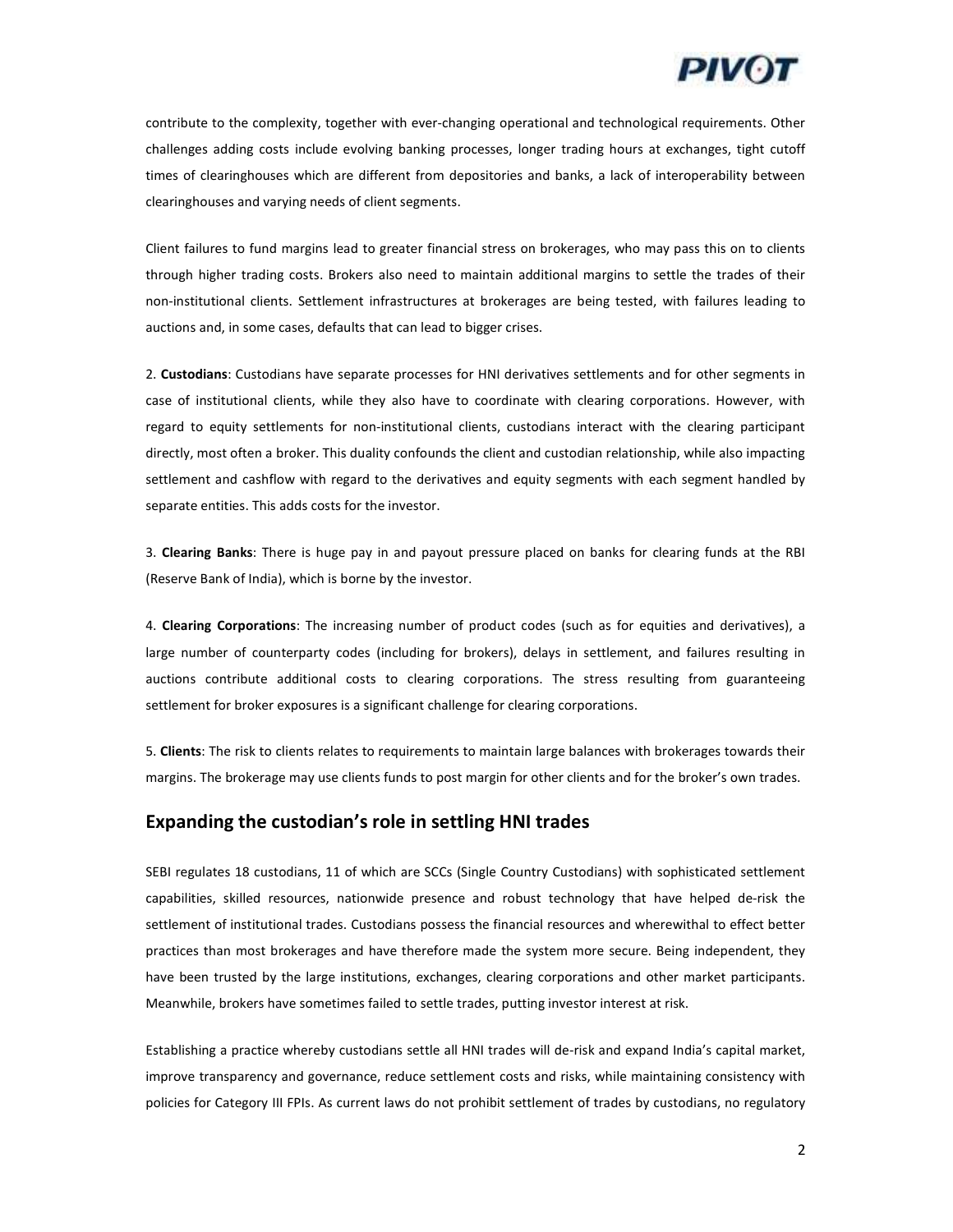

changes are needed. The superior practices of professional clearers can better protect retail investors. Benefits to other stakeholders include:

Institutional Clients: No change in status. No adverse impact.

Non-institutional client: Assure third party settlements; enable securities lending; remove exposure to brokers; maintain confidentiality of settlements, provide access to other custodian services; reduce margins held with each broker; enable trading through multiple brokers.

Clearing Corporations: Standardise practices; boost revenues; reduce the number of counterparties; reduce cost of multiple settlement practices; leverage on existing structures; reduce reliance on guarantee fund; reduce risk to settling pledged stock and margin funding.

Depositories: Reduce pressure.

Custodian: Additional asset under custody; improved capacity utilisation; securities lending; new revenue stream; more integrated service to existing (derivatives settlements) and new clients; improved client confidentiality.

Brokers: Significantly reduced operational costs; greater concentration on core business; reduced technology costs; in line with global norms; reduced impact of resources attrition.

Exchanges: Less risky settlement; faster go-to-market for product (without waiting for brokerages to effect change); improved risk measures; greater investor protection; standardisation of practices.

Banks: Reduced risk while settling pledged stocks directly between bank and clearing corporation.

Tax Authorities: Centralised settlement generated reports of gains and losses.

Issuers of PMS products: Single entity to deal with for trade settlement; fewer specialised operations teams needed; reduced costs; more secure settlements; better client service.

It is important to note that a major share of India's retail sector is small-ticket sized and thus a roll-out for non-HNI investors will add significant costs with no corresponding benefits to investors or intermediaries. Depositories will also not be suited to performing this function, as it would only lead to further fragmentation with no benefits, given their roles and competencies.

We advocate that given the multiple and diverse benefits to investors, SROs and intermediaries, SEBI should consider mandating settlement for HNIs through custodians. It's our belief that a majority of the custodians, especially the 11 Indian SCCs, are well equipped to service this new class of clientele.

3